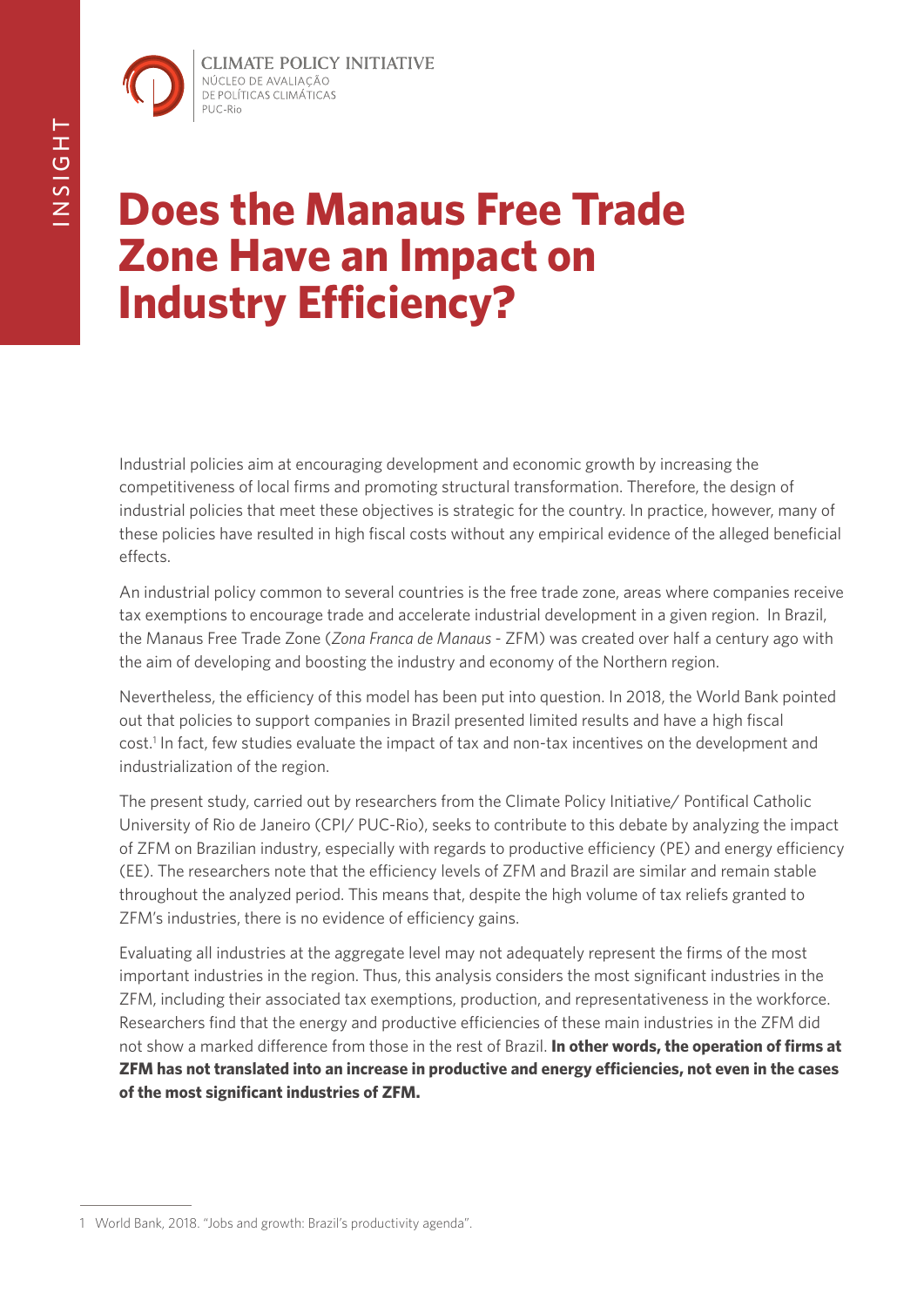

### **MANAUS FREE TRADE ZONE OVERVIEW**

When the government applies lower taxation in an industrial sector or in a specific region, a distortion is created: the benefited firms can prosper and increase their market share, even if they are not the most efficient firms. In this context, ZFM becomes an especially interesting industrial policy, since several tax reliefs are granted to firms located in the Manaus Industrial Park (*Polo Industrial de Manaus* - PIM). The purpose of such benefits is to keep the sectors of the region competitive against more developed regions of the country and foreign companies.

The ZFM is divided into three sectors: commercial, agricultural, and industrial; the industrial sector being the main one. When the ZFM was structured in 1967, one of the major criticisms of the model was that the PIM industries would become assemblers of imported components. In order to fight this possibility, the government established minimum national content rates for products and maximum import limits for inputs in 1976. This measure, however, was later replaced by the Basic Productive Process (*Processo Produtivo Básico* - PPB) defined as the minimum set of operations that characterizes the industrialization of the product in question.2

The main PIM sectors consist of electronics and IT, two-wheel vehicle production, chemicals, plastics, and metallurgy, all of which are eligible for several tax reliefs. The tax exemptions that firms may receive include lower Import Duty (*Imposto de Importação* - II); State Sales Tax (*Imposto sobre a Circulação de Mercadorias e Serviços* - ICMS); Excise Tax (*Imposto sobre Produtos Industrializados* - IPI); Social Integration Program (*Programa de Integração Social* - PIS/PASEP); and Social Contribution on Billing (*Contribuição para o Financiamento da Seguridade Social -* CONFINS).3

In order to obtain the benefits, the company must comply with a series of requirements conditioned to its activity: the profits obtained must be reinvested in the region, productivity and competitiveness must be increasing, there must be an increase in job offer, and others (in accordance with the Basic Productive Process).4

According to the Federal Revenue of Brazil (*Receita Federal do Brasil* - RFB), estimated tax expenditures for the ZFM, Western Amazon (*Amazônia Ocidental*) and Free Trade Areas (FTA) for the industrial, agricultural, service, and trade sectors more than doubled from 2010 to 2015.<sup>5</sup> In 2015, they reached R\$ 27.8 billion. In 2015 alone, tax expenditures intended for ZFM's industrial sector exceeded R\$ 6 billion.6

This study evaluates the energy and productive efficiency indicators of the entire ZFM against those of the entire country in order to understand if the tax exemptions granted to the region by ZFM promotes improvements in industrial efficiency.

To measure the evolution of these indicators, this study uses annual data for the period 2003 to 2015 at the firm-level from three databases: Annual Survey of Industry (*Pesquisa Industrial Annual* - PIA), Annual Social Information Report (*Relação Anual de Informações Sociais -* RAIS), and average industrial

<sup>2</sup> Brasileiro, V.M.M.. "Análise do trabalho desenvolvido pela SUDAM e pela SUFRAMA para o desenvolvimento da Amazônia" (Analysis of the work developed by SUDAM and SUFRAMA for the development of the Amazon Region). Page 5. Available at: https://bit.ly/2miyfaG. Accessed on: September 12, 2019.

<sup>3</sup> For PIS/PASEP and COFINS, the exemption is given only for internal receipts and sales, through a zero tax rate.

<sup>4</sup> BRAZIL. Law No. 8,387, of December 30, 1991.

<sup>5</sup> Estimated tax expenditures are estimated revenue losses from total exemptions.

<sup>6</sup> ZFM and FTAs were excluded from the calculation, referring to special tax rates and purchases of goods.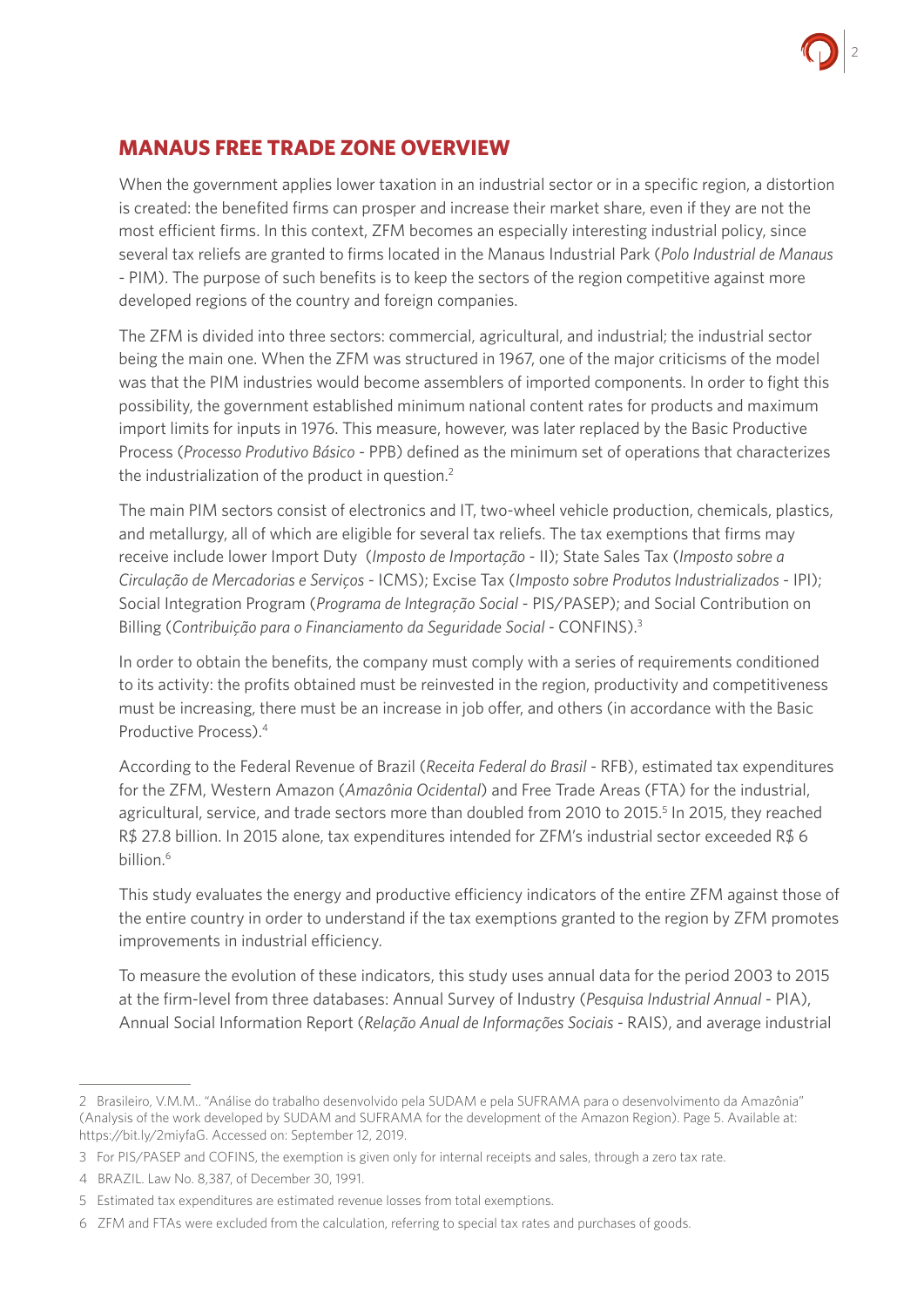

tariff.<sup>7</sup> Merging these databases allows analysts to track the evolution of energy and productive efficiencies for Brazil and for ZFM. The firms' EE indicator is defined using the added value divided by the amount of electricity, while productive efficiency corresponds to the firm's added value divided by the number of employees. Figure 1 shows such indicators for the period from 2003 to 2015.



**Figure 1:** Evolution of energy and productive efficiencies for the aggregate industrial sectors in Brazil and the ZFM

*Source: Climate Policy Initiative with data from PIA, RAIS, and ANEEL*

Figure 1 shows that the energy and productive efficiency levels of ZFM and Brazil are similar and remain stable throughout the analyzed period. Despite the high volume of tax benefits granted to ZFM's companies, there is no indication of efficiency gains. Thus, the stability of the energy and productive efficiencies of the Brazilian manufacturing industry also applies to the ZFM, despite disparities in tax benefits.

<sup>7</sup> Brazilian Institute of Geography and Statistics (IBGE), Ministry of Economy, and National Electric Energy Agency (ANEEL), respectively.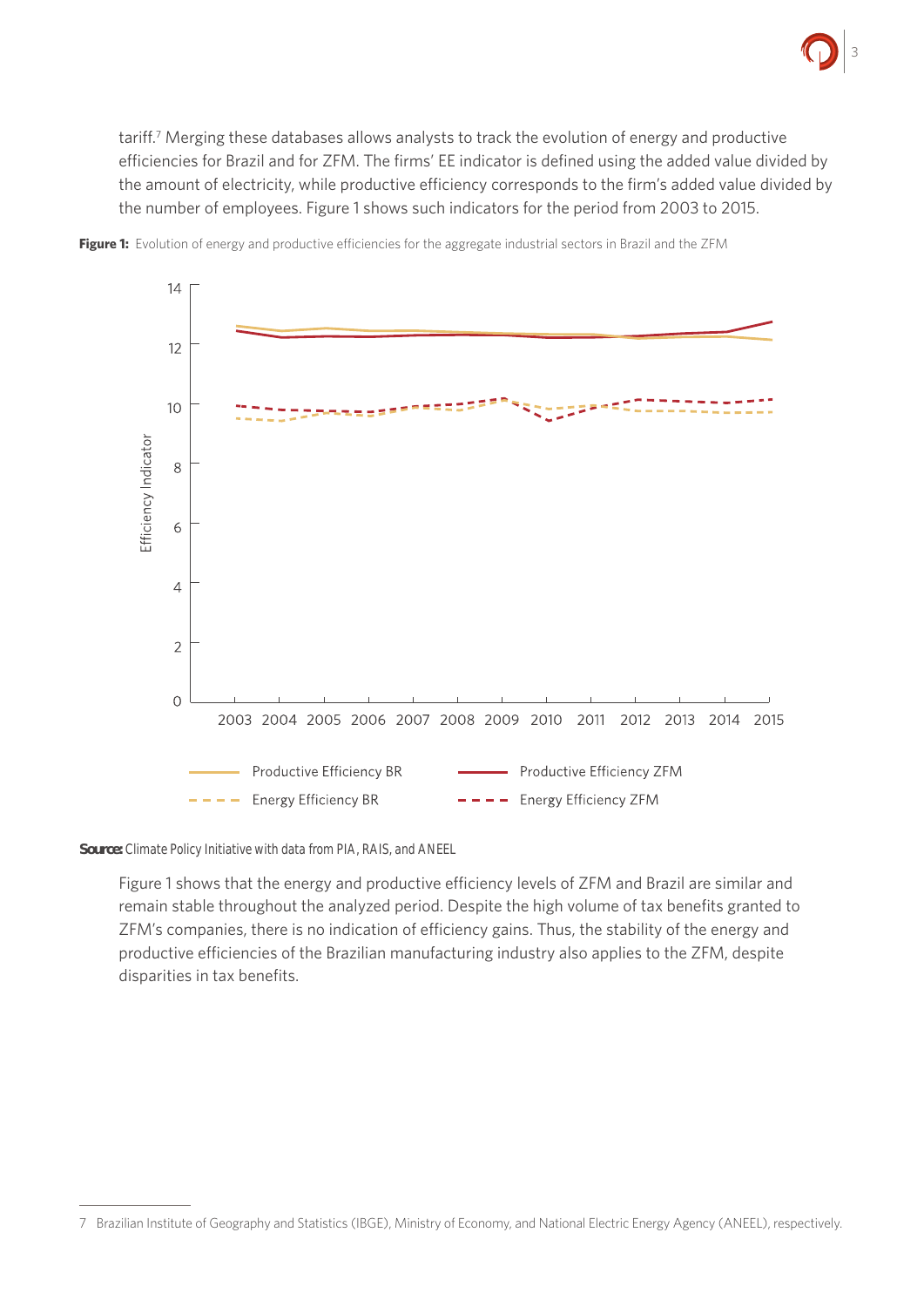

### **ESTIMATED TAX EXEMPTIONS**

As previously mentioned, the efficiencies – energy and productive - of Brazil and ZFM demonstrate similar trends. This indicates that, despite the inherent fiscal attractiveness in the ZFM, the manufacturing industry in this region has a similar reality to the Brazilian industry in terms of efficiency levels. Thus, the similarity of these efficiency indicators, requires a disaggregated analysis to better understand the sector's dynamics and the possible effect of tax benefits.

CPI analysts estimate exemptions per sector to assess whether the sectors that receive most of the tax benefits in the ZFM have different patterns than industry across Brazil. Estimation at the sector level requires calculating the ratio of the deductions and revenue for Brazil excluding the ZFM. With this tax rate, it is possible to calculate the difference between what each sector of the ZFM has actually paid in deductions and what they would have paid if they were not part of the ZFM (estimated tax rate multiplied by ZFM's revenue). With this subtraction, it is possible to recover the value of the tax relief for each ZFM sector that surpasses Brazil's.

Table 1 shows the share of each sector in the total amount of tax exemptions that ZFM surpasses the rest of the country. In addition, the table also presents sectors with the highest shares in ZFM's total production and the largest concentration of the workforce in the ZFM compared to the country.

In 2015, of all the extra tax benefits given to the ZFM, two sectors stood out: two-wheel vehicle production and audio and video. Of the total estimated tax benefits that ZFM had, these sectors received 27% and 16% of that amount, respectively. As for production, the two-wheel vehicle production sector accounted for 15% of the total gross value of ZFM's industrial production, while the audio and video sector accounted for 13%. As for the expressiveness in the workforce, of all firms in the audio and video sector in Brazil, 24% are concentrated in the ZFM. The ZFM two-wheel vehicle sector employs over half (56%) of all personnel working in this sector in Brazil.

|                            | Tax exemptions<br>(% )             | Production (%)                             | Workforce (%)           |                                          |
|----------------------------|------------------------------------|--------------------------------------------|-------------------------|------------------------------------------|
|                            | <b>Estimated tax</b><br>exemptions | Gross value<br>of industrial<br>production | Ratio of ZFM's<br>firms | Ratio of total<br><b>ZFM's employees</b> |
| Two-wheel                  | 27                                 | 15                                         | 18                      | 56                                       |
| Audio and video            | 16                                 | 13                                         | 24                      | 42                                       |
| Non-alcoholic<br>beverages | 8                                  | $12 \overline{ }$                          | 3                       | 3                                        |
| <b>Plastic</b>             | 7                                  | $\overline{4}$                             | $\overline{2}$          | 3                                        |
| Communication              | 6                                  | 17                                         | 14                      | 27                                       |
| Machinery and<br>equipment | 3                                  | $\overline{4}$                             | 1                       | 5                                        |

**Table 1:** The most representative sectors of ZFM in terms of tax exemptions, production, and workforce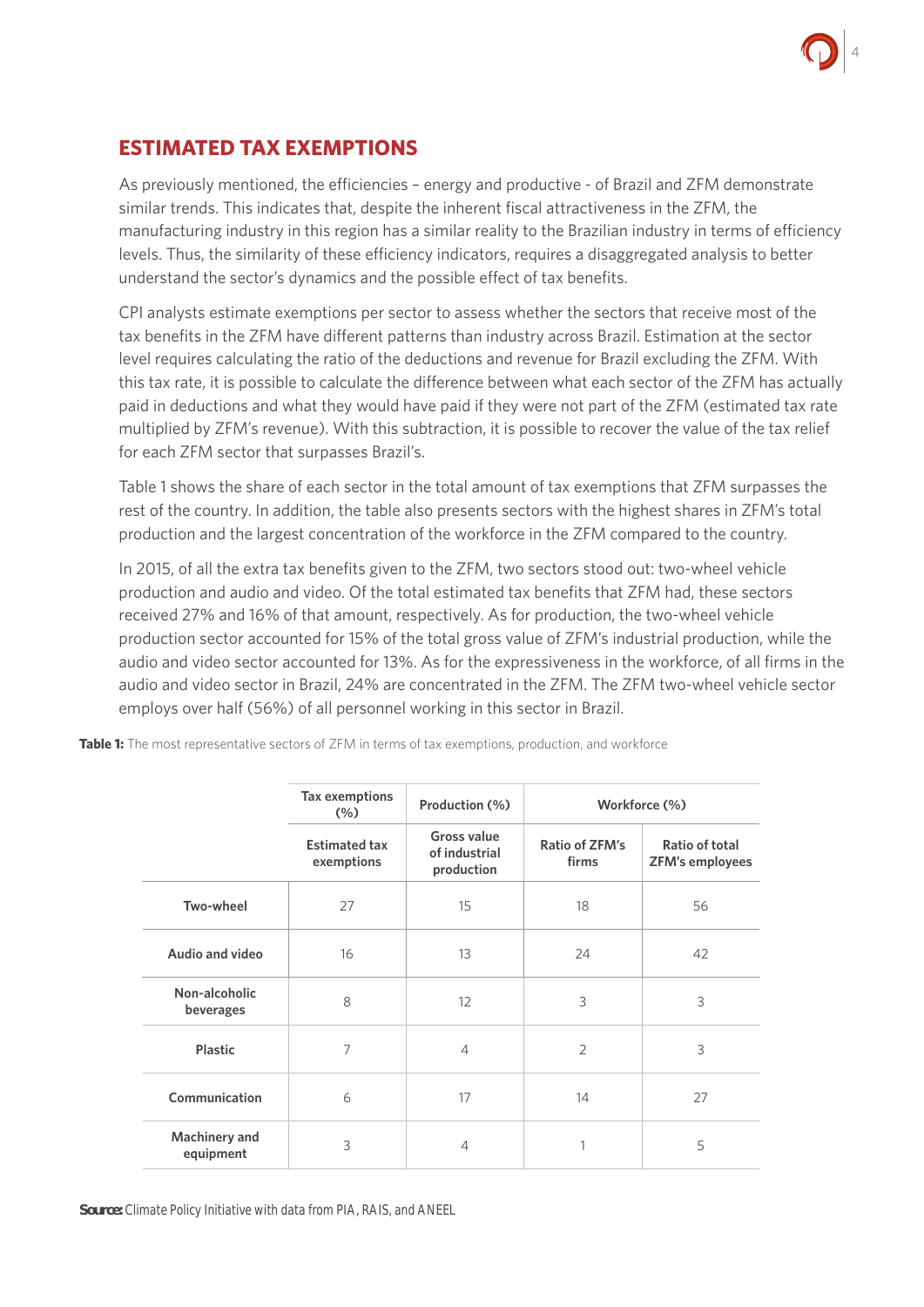

Figure 2 shows, for the year 2015, the dispersion of the industrial sectors in Brazil and ZFM in relation to their energy and productive efficiencies, and the 45º line.

The sectoral analysis points out that despite the differentiated tax system, the two-wheel vehicle sector and the audio and video sector have similar levels of productive efficiency and energy efficiency compared to the rest of the country, given that both sectors are on the dotted 45º line. In this sense, tax benefits have not made the ZFM industries in these sectors more efficient than those in the same sectors in the rest of the country.

Figure 2: Dispersion of the productive and energy efficiency of the sectors for Brazil and the ZFM and the 45<sup>°</sup> line for the year 2015





**Energy Efficiency** 

*Source: Climate Policy Initiative with data from PIA, RAIS, and ANEEL*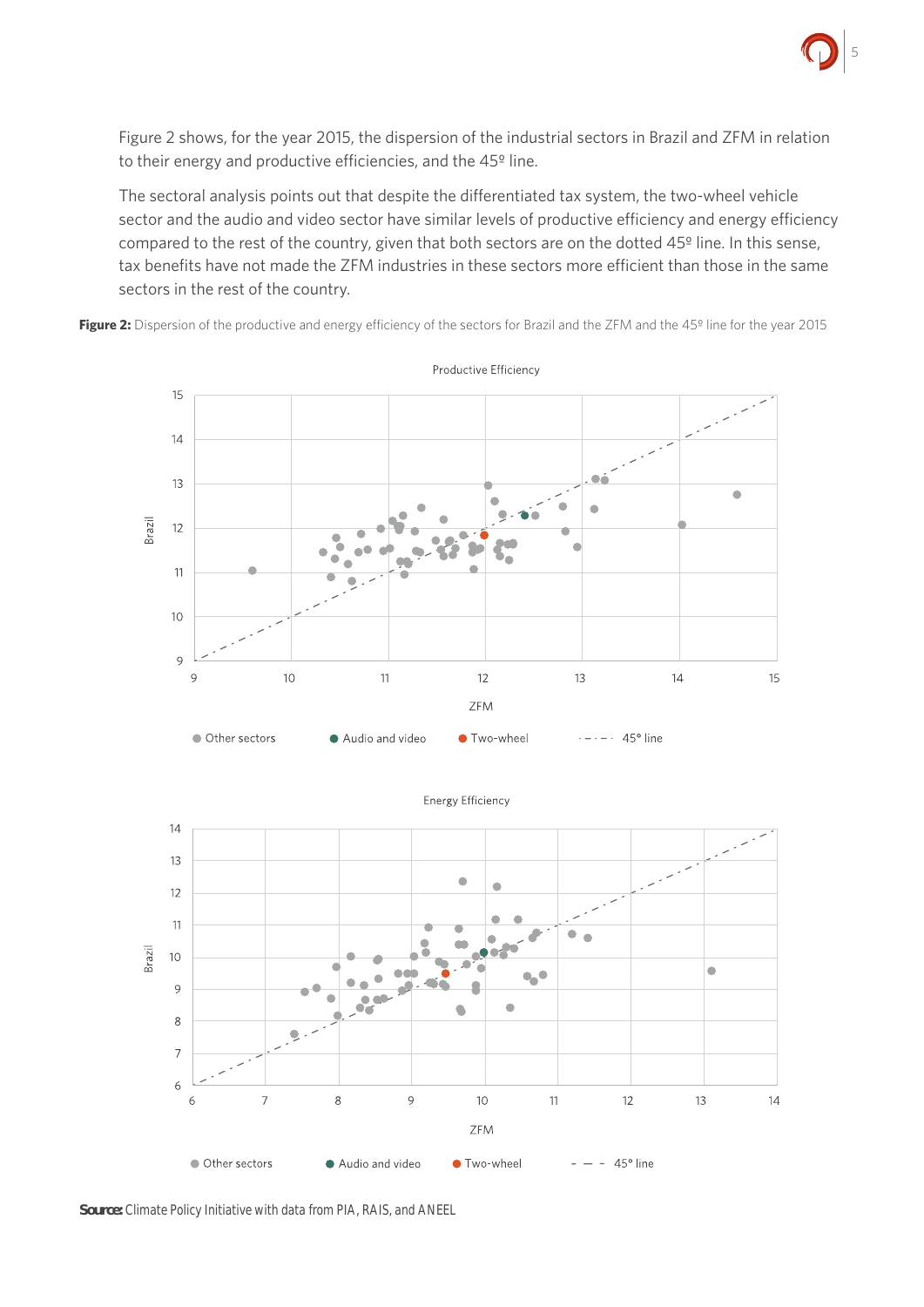### **SECTORAL ANALYSIS**

### **Audio and video sector**

It is difficult to differentiate ZFM's audio and video sector from that of Brazil, since both efficiencies are very similar. This indicates that for this sector, the location of companies in the ZFM does not translate into comparative advantages in terms of productive and energy efficiencies.

It is worth noting that this similarity between the indicators of Brazil and the ZFM is not justified by a total concentration of this industry in the PIM. Only 24% of the firms of this sector are located in the ZFM.



*Source: Climate Policy Initiative with data from PIA, RAIS, and ANEEL*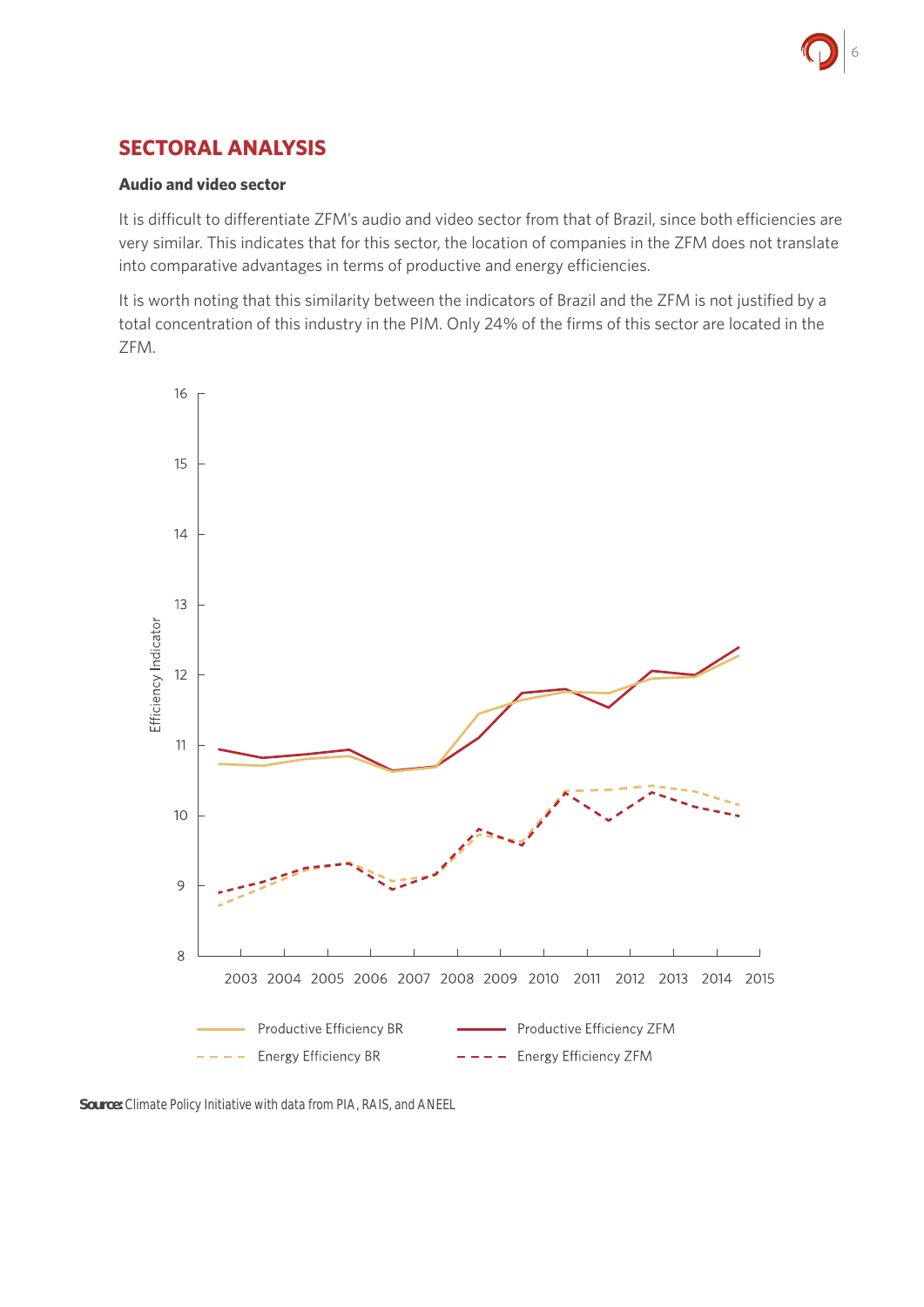

### **Two-wheel vehicle production sector**

Despite being the most benefited sector from ZFM's tax exemptions, compared to the rest of the country, and having factories of large companies installed for decades in the region, the two-wheel vehicle sector does not show any indication of improvement in its levels of efficiency over the years.

As in the audio and video sector, the similarity between Brazilian and ZFM's indicators cannot be justified by a total concentration of this industry in the PIM, since only 18% of the firms of this sector are located in the ZFM.



#### *Source: Climate Policy Initiative with data from PIA, RAIS, and ANEEL*

It is worth noting that even most relevant sectors of the ZFM do not stand out in relation to Brazil, given the similarity of efficiency indicators. This finding concludes that the benefits received by the ZFM are not translated into higher levels of efficiency.